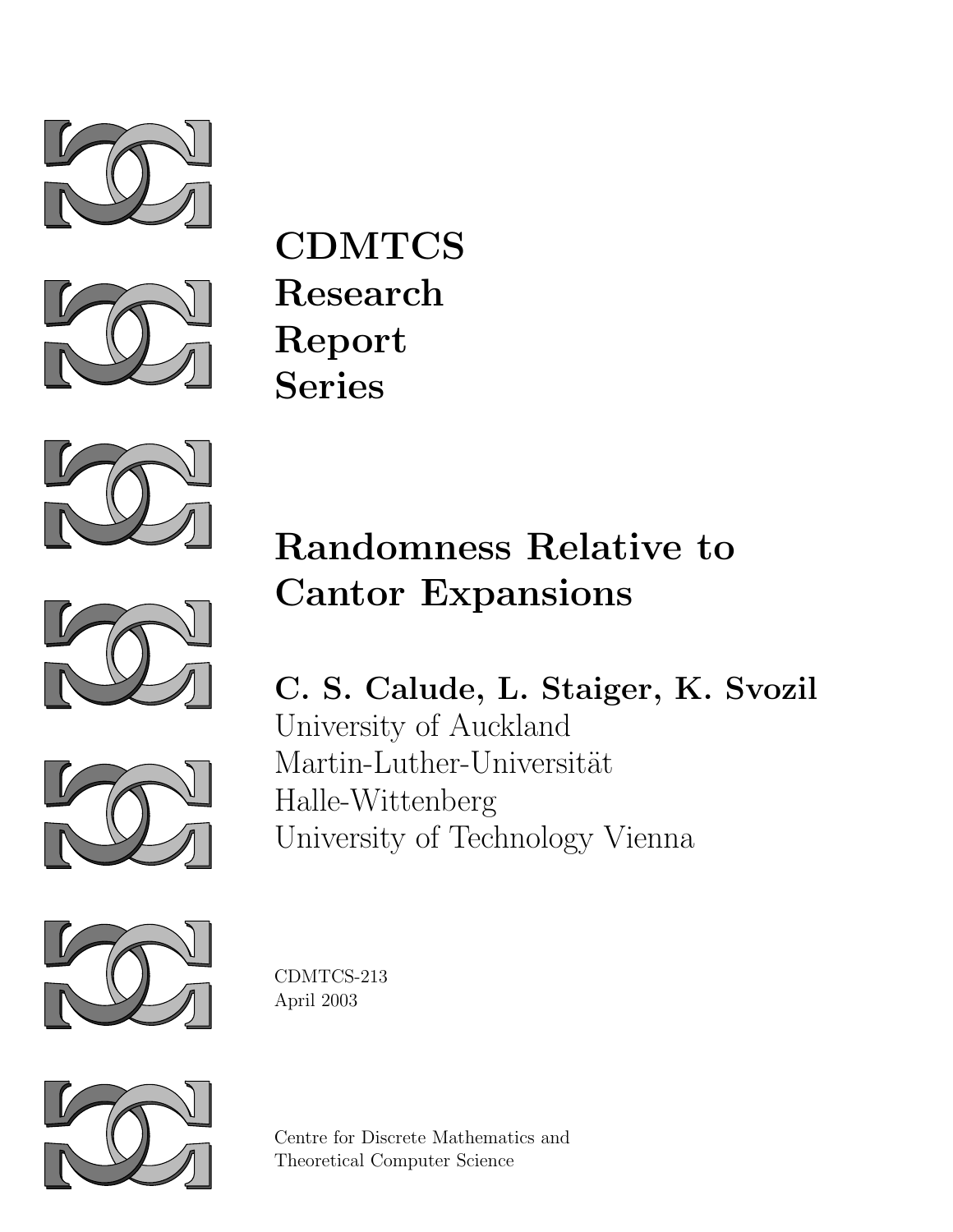## Randomness Relative to Cantor Expansions

Cristian S. Calude<sup>∗</sup>

Department of Computer Science, The University of Auckland, Private Bag 92019, Auckland, New Zealand

Ludwig Staiger†

Martin-Luther-Universität Halle-Wittenberg, Institut für Informatik, D-06099 Halle, Germany

Karl Svozil‡

Institut für Theoretische Physik, University of Technology Vienna, Wiedner Hauptstraße 8-10/136, A-1040 Vienna, Austria

## Abstract

Imagine a sequence in which the first letter comes from a binary alphabet, the second letter can be chosen on an alphabet with 10 elements, the third letter can be chosen on an alphabet with 3 elements and so on. Such sequences occur in various physical contexts, in which the coding of experimental outcome varies with scale. When can such a sequence be called random? In this paper we offer a solution to the above question using the approach to randomness proposed by Algorithmic Information Theory.

PACS numbers: 02.50.Fz,02.50.Fz,05.40.-a

Keywords: stochastic processes, Cantor expansion

<sup>∗</sup>Electronic address: cristian@cs.auckland.ac.nz

<sup>†</sup>Electronic address: staiger@informatik.uni-halle.de

<sup>‡</sup>Electronic address: svozil@tph.tuwien.ac.at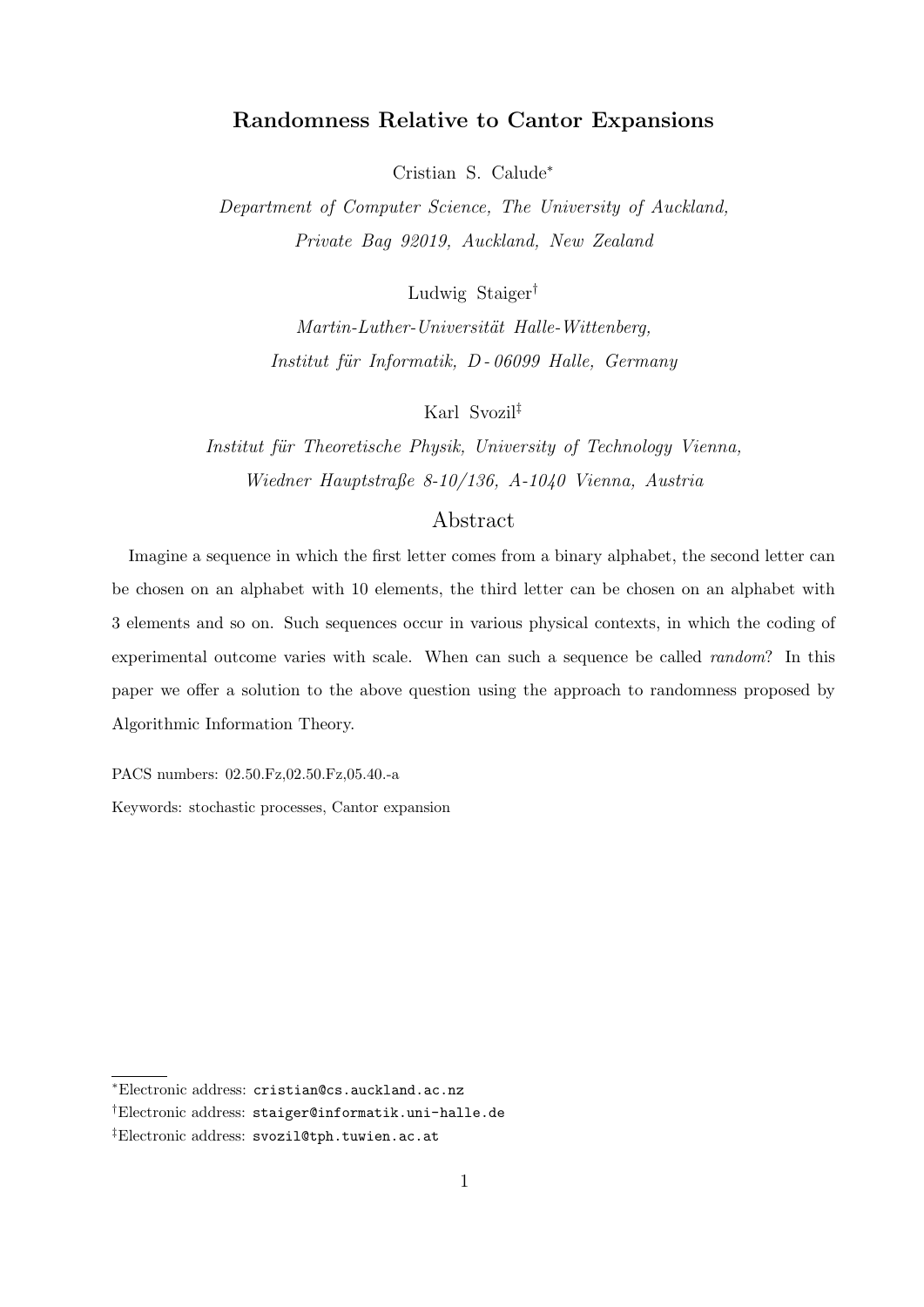#### I. MOTIVATION AND EXAMPLES

When it comes to comprehension and practical usefulness, the coding, or translation, from physics into a formal language may be of decisive importance: depending on the code chosen, what appears to be a disordered "mess" of data, may become structured and well understood (and vice versa). A typical example is the right choice of coordinate system utilizing the symmetry of a physical property. Thus far, little attention seems to have been given to the careful choice of number bases employed in coding physical entities; even to the extend that the coding sequence might use different bases for different positions.

Already Georg Cantor, the creator of naive set theory, considered such coding schemes. To obtain a better understanding, let us, as an example, examine the old British unit system, in which length can be measured in miles, furlongs, chains, yards, feet, hands, inches, lines [1]. These scales relate in the following way: 1 mile  $= 8$  furlongs  $= 8.10$  chains  $= 8.10.22$  yards  $=$ 8·10·22·3 feet = 8·10·22·3·4 hands = 8·10·22·3·4·3 inches = 8·10·22·3·4·3·12 lines. Hence, the sequence of scales starts with  $b_1 = 10, b_2 = 8, b_3 = 10, b_4 = 22, b_5 = 3, b_6 = 4, b_7 = 3, b_8 = 12$ and can be continued ad infinitum. For example, the number  $0.963(11)232(10)00\cdots0\cdots$ represents a length of 9 miles, 6 furlongs, 3 chains, 11 yards, 2 feet, 3 hands, 2 inches and 10 lines.

As a second example, consider a ball in gravitational fall impinging onto a board of nails with different numbers  $b_n + 1$  of nails at different horizontal levels (here, *n* stands for the nth horizontal level and  $b_n$  is the basis corresponding to the position n). Let us assume that the layers are "sufficiently far apart" (and that there are periodic boundary conditions realizable by elastic mirrors). Then, depending on which one of the  $b_n$  openings the ball takes, one identifies the associated number (counted from 0 to  $b_n - 1$ ) with the *n*th position  $x_n \in \{0, \ldots, b_n - 1\}$  after the point. The resulting sequence leads to the real number whose Cantor expansion is  $0.x_1x_2\cdots x_n\cdots$ .

As a third example we consider a quantum correspondent of the board of nails harnessing irreducible complementarity and the randomness in the outcome of measurements on single particles. Take a quantized system with at least two complementary observables  $\ddot{A}, \ddot{B}$ , each one associated with N different outcomes  $a_i, b_j, i, j \in \{0, ..., N-1\}$ , respectively. Notice that, in principle, N could be a large (but finite) number. Suppose further that  $\hat{A}, \hat{B}$  are "maximally" complementary in the sense that measurement of  $\hat{A}$  totally randomizes the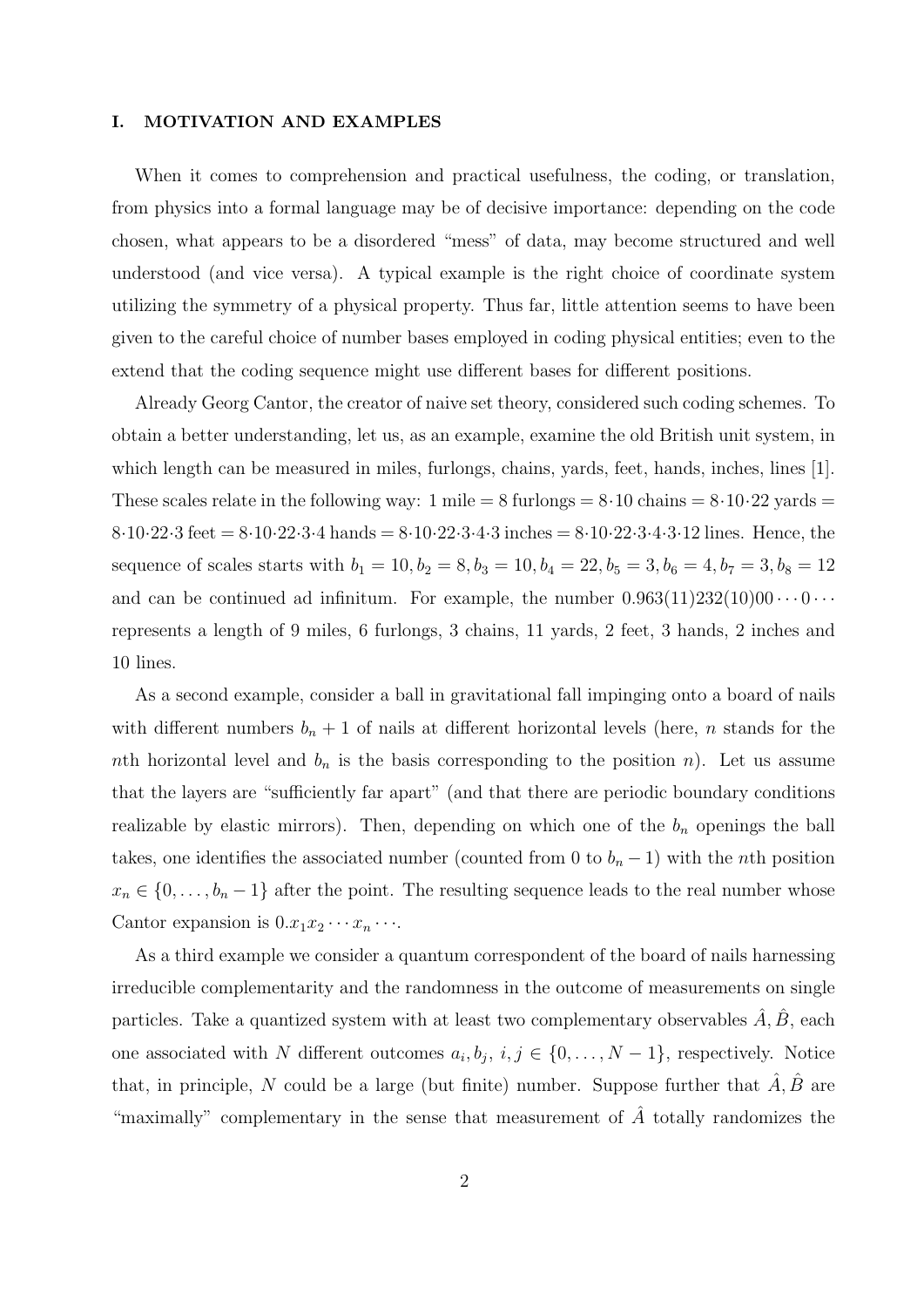outcome of  $\hat{B}$  and *vice versa* (this should not be confused with optimal mutually unbiased measurements [2]).

A real number  $0.x_1x_2 \cdots x_n \cdots$  in the Cantor expansion can be constructed from successive measurements of  $\hat{A}$  and  $\hat{B}$  as follows. Since all bases  $b_n$  used for the Cantor expansion are assumed to be bounded, choose N to be the least common multiple of all bases  $b_n$ . Then partition the N outcomes into even partitions, one per different base, containing as many elements as are required for associating different elements of the nth partition with numbers from the set  $\{0, \ldots, b_n - 1\}$ . Then, by measuring

$$
\hat{A}, \hat{B}, \hat{A}, \hat{B}, \hat{A}, \hat{B}, \dots
$$

successively, the *n*th position  $x_n \in \{0, \ldots, b_n - 1\}$  can be identified with the number associated with the element of the partition which contains the measurement outcome.

As an example, consider the Cantor expansion of a number in the bases 2, 6, and 9. As the least common multiple is 18, we choose two observables with 18 different outcomes; e.g., angular momentum components in two perpendicular directions of a particle of total angular momentum  $\frac{9}{2}\hbar$  with outcomes in (units are in  $\hbar$ )

$$
\left\{-\frac{9}{2}, -4, -\frac{7}{2}, \dots, +\frac{7}{2}, +4, +\frac{9}{2}\right\}.
$$

Associate with the outcomes the set  $\{0, 1, 2, \ldots, 17\}$  and form the even partitions

$$
\{\{0, 1, 2, 3, 4, 5, 6, 7, 8\}, \{9, 10, 11, 12, 13, 14, 15, 16, 17\}\},\
$$

$$
\{\{0, 1, 2\}, \{3, 4, 5\}, \{6, 7, 8\}, \{9, 10, 11\}, \{12, 13, 14\}, \{15, 16, 17\}\},\
$$

$$
\{\{0, 1\}, \{2, 3\}, \{4, 5\}, \{6, 7\}, \{8, 9\}, \{10, 11\}, \{12, 13\}, \{14, 15\}, \{16, 17\}\},\
$$

(or any partition obtained by permutating the elements of  $\{0, 1, 2, \ldots, 17\}$ ) associated with the bases 2, 6, and 9, respectively.

Then, upon successive measurements of angular momentum components in the two perpendicular directions, the outcomes are translated into random digits in the bases 2, 6, and 9, accordingly.

As the above quantum example may appear "cooked up", since the coding is based on a uniform radix N expansion, one might consider successive measurements of the location and the velocity of a single particle. In such a case, the value  $x_n$  is obtained by associating with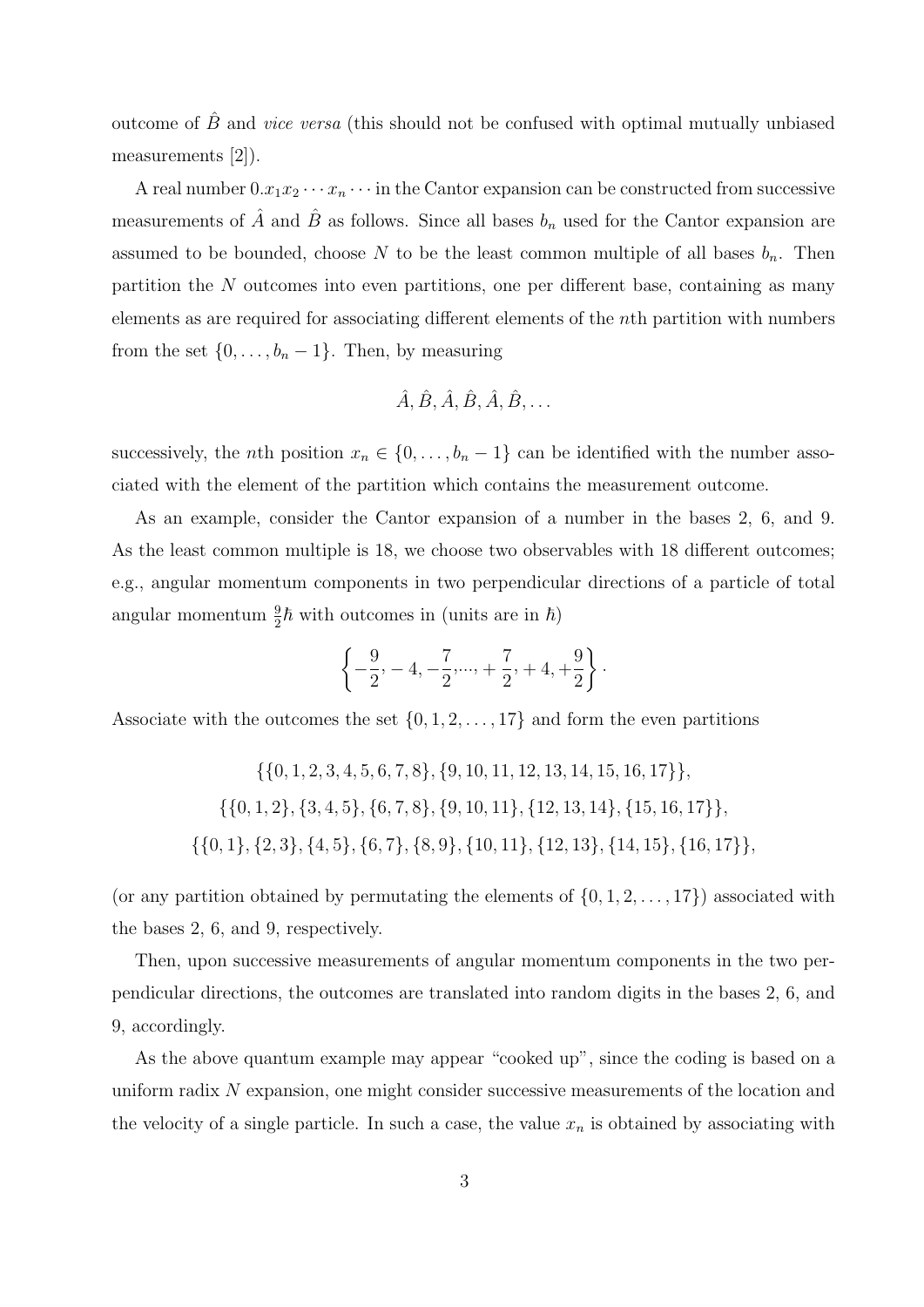

FIG. 1: First construction steps of a generalized Cantor set.

it the click in a particular detector (or a range thereof) associated with spatial or momentum measurements. Any such arrangements are not very different in principle, since every measurement of a quantized system corresponds to registering a discrete event associated with a detector click [3].

This is a generalisation of self-similarity with intrinsic scale dependence. Geometric objects of this type might not scale in a self-similar manner but could be codable by a Cantor expansion.

Consider a generalized Cantor set obtained, for example, by cutting out in the nth construction step  $1/(n+1)$ th of each of the remaining segments (starting from the real interval  $[0, 1]$  at  $n = 1$ ) at a random position of  $n + 1$  positions of equal length [4]. In Figure 1, the construction process is depicted.

Another example is the generalized Koch curve obtained by inserting in the nth construction step  $n + 1$  scaled down copies of the object obtained in the *n*th construction step at random positions. A different variation of the Koch curve is obtained if different objects (as compared to previous construction steps) are inserted. Any one of the above examples can be efficiently coded by Cantor expansions of random reals. For an efficient encoding, associate with every construction step a place in the expansion. Then, the basis chosen for this particular place in the expansion should be identified with the number of different segments in that construction step. For example, in the generalized Cantor set discussed above, there are  $n+1$  segments at the *n*th construction level; therefore, the basis chosen for the *n*th position should be  $n + 1$ . (This linear dependence is only an example, and much more general functions for the bases are possible.)

It is not too speculative to assume that this might reflect the physical property of different object formations at different (e.g., length or time) scales, which might be caused by nonsimilar interactions at different scales.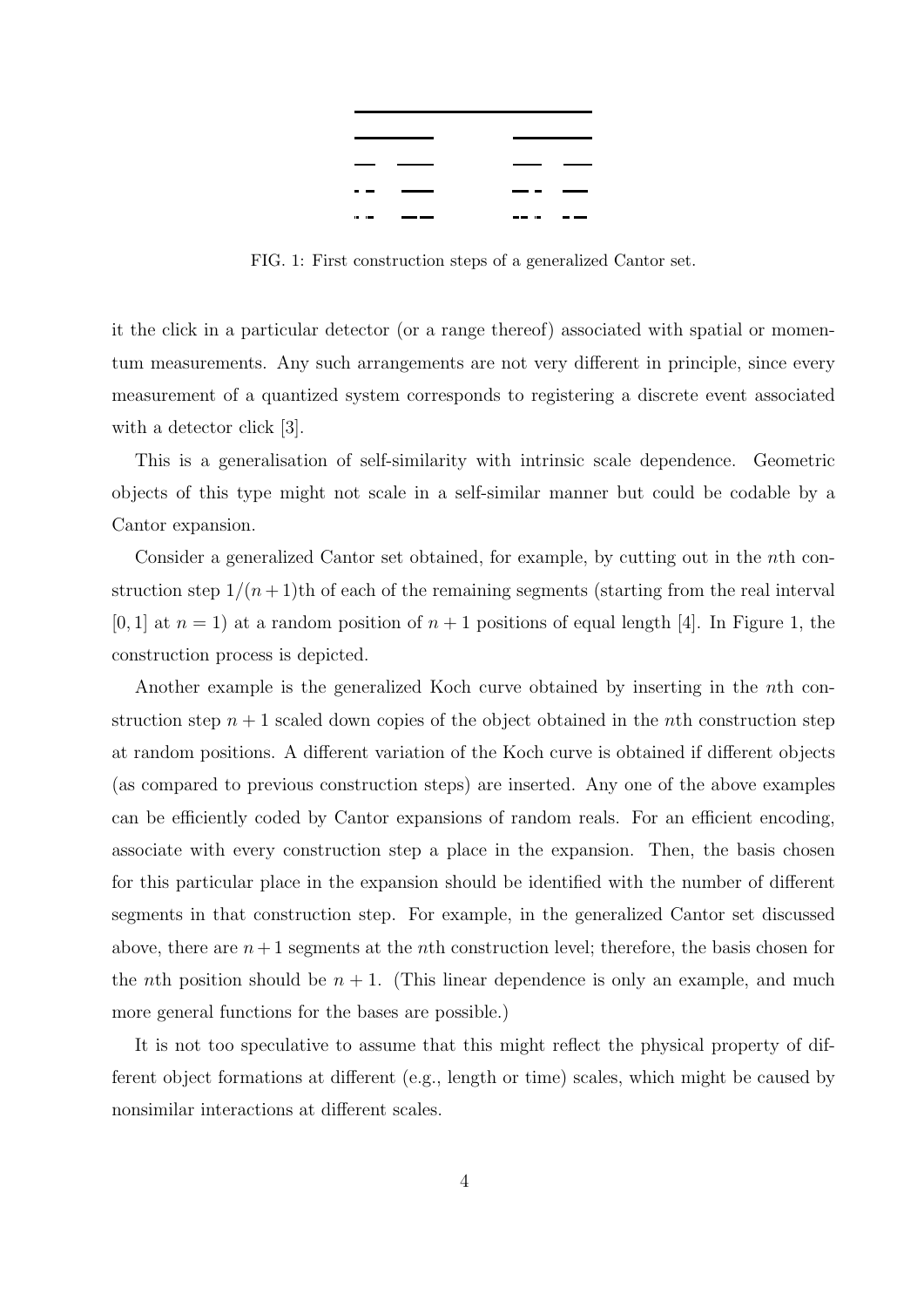#### II. VARYING ALPHABETS AND THE CANTOR EXPANSION

In what follows we shall present methods to characterize and quantify Cantor encoded stochastic random sequences. Algorithmic Information Theory (see [5–7]) deals with random sequences over a finite (not necessarily binary) alphabet. A real number is random if its binary expansion is a binary random sequence; the choice of base is irrelevant (see [7] for various proofs).

Instead of working with a fixed alphabet we can imagine that the letters of a sequence are taken from a fixed sequence of alphabets. This construction was introduced by Cantor as a generalization of the  $b$ –ary expansion of reals. More precisely, let

$$
b_1, b_2, \ldots b_n, \ldots
$$

be a fixed infinite sequence of positive integers greater than 1. Using a point we form the finite or infinite sequence

$$
0.x_1x_2\ldots \hspace{1.5cm} (1)
$$

such that  $0 \leq x_n \leq b_n - 1$ , for all  $n \geq 1$ . Consider the set of rationals

$$
s_1 = \frac{x_1}{b_1}, s_2 = \frac{x_1}{b_1} + \frac{x_2}{b_1 b_2}, \dots, s_n = s_{n-1} + \frac{x_n}{b_1 b_2 \cdots b_n}, \dots
$$
 (2)

The above sum is bounded from above by 1,

$$
0 \le s_n \le \sum_{i=1}^n \frac{b_i - 1}{b_1 b_2 \dots b_i} = 1 - \frac{1}{b_1 b_2 \dots b_n} < 1,
$$

so there is a unique real number  $\alpha$  that is the least upper bound of all partial sums (2). The sequence (1) is called a *Cantor expansion* of the real  $\alpha \in [0, 1]$ .

If  $x_n = b_n - 1$ , for all  $n \ge 1$ , then  $s_n = 1 - 1/(b_1 b_2 ... b_n)$ , so  $\alpha = 1$ . If  $b_n = b$ , for all  $n \geq 1$ , then the Cantor expansion becomes the classical b–ary expansion. If  $x_n = 1$  and  $b_n = n + 1$ , for all  $n \geq 1$ , then  $2 + \alpha = e$ .

The genuine strength of the Cantor expansion unfolds when various choices and interactions on different scales are considered.

The main result regarding Cantor expansions is the following theorem. Fix an infinite sequence of scales  $b_1, b_2, \ldots$ . Assume that we exclude Cantor expansions in which starting from some place after the point all the consecutive digits are  $x_n = b_n - 1$ . Then, every real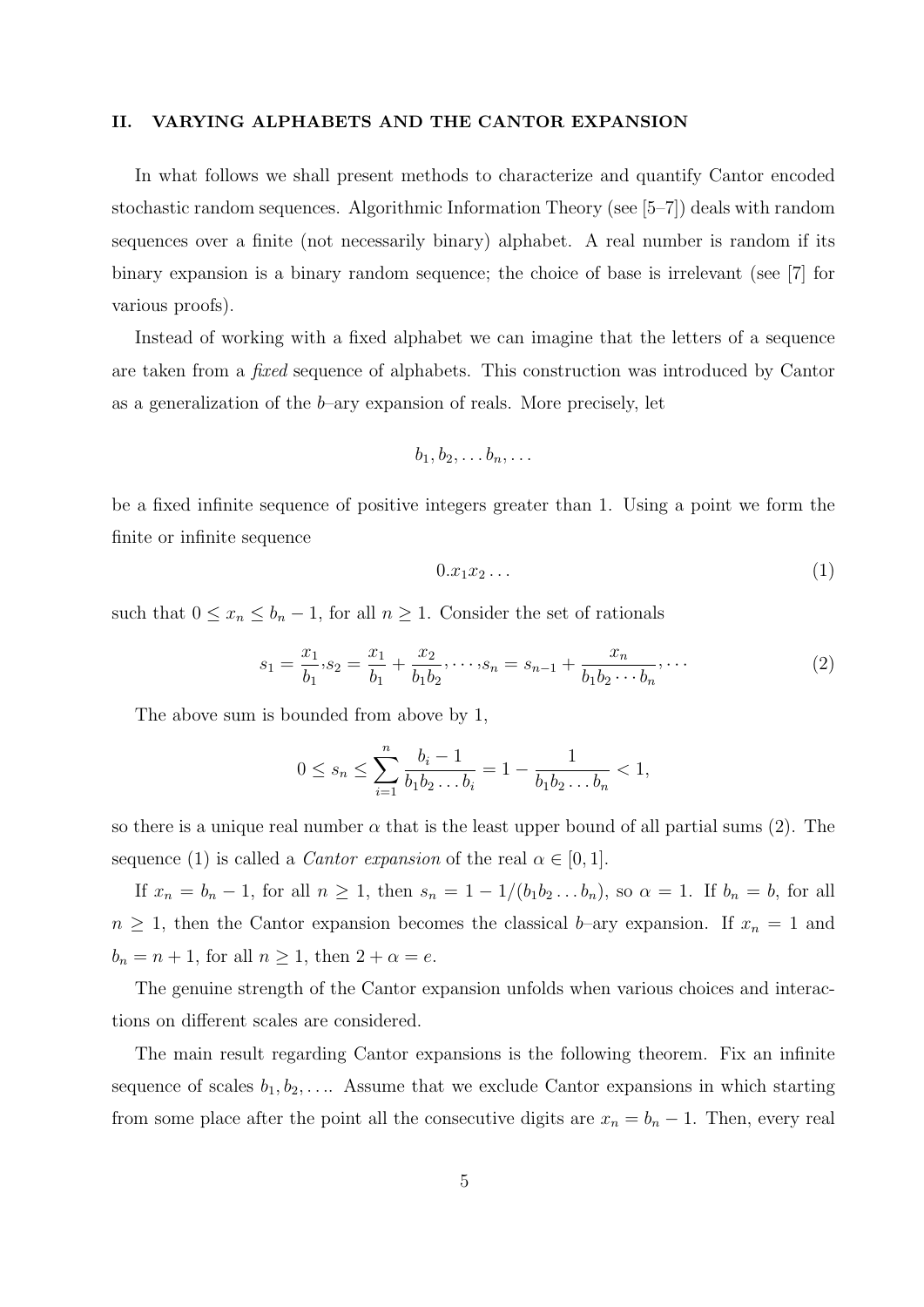number  $\alpha \in [0,1]$  has a unique Cantor expansion (relative to  $b_1, b_2, \ldots$ ) and its digits are determined by the following relations:

$$
\rho_1 = \alpha, x_1 = \lfloor b_1 \rho_1 \rfloor, \rho_{n+1} = b_n \rho_n - x_n, x_{n+1} = \lfloor b_{n+1} \rho_{n+1} \rfloor.
$$

Consequently, if we exclude Cantor expansions in which starting from some place after the point all the consecutive digits are  $x_n = b_n - 1$ , then given  $\alpha \in [0, 1]$  there is a unique sequence whose Cantor expansion is exactly  $\alpha$ .

For more details regarding the Cantor expansion see [1, 8].

#### III. NOTATION AND BASIC RESULTS

We consider  $\mathbb N$  to be the set of non-negative integers. The cardinality of the set  $A$  is denoted by card  $(A)$ . The base 2 logarithm is denoted by log.

If X is a set, then  $X^*$  denotes the free monoid (under concatenation) generated by X with e standing for the empty string. The length of a string  $w \in X^*$  is denoted by |w|. We consider the space  $X^{\omega}$  of infinite sequences ( $\omega$ -words) over X. If  $\mathbf{x} = x_1 x_2 \dots x_n \dots \in X^{\omega}$ , then  $\mathbf{x}(n) = x_1 x_2 \dots x_n$  is the prefix of length n of **x**. Strings and sequences will be denoted respectively by  $x, u, v, w, \ldots$  and  $\mathbf{x}, \mathbf{y}, \ldots$  For  $w, v \in X^*$  and  $\mathbf{x} \in X^{\omega}$  let  $wv, w\mathbf{x}$  be the concatenation between  $w$  and  $v$ ,  $\mathbf{x}$ , respectively.

By " $\subseteq$ " we denote the prefix relation between strings:  $w \subseteq v$  if there is a v' such that  $wv' = v$ . The relation " $\sqsubset$ " is similarly defined for  $w \in X^*$  and  $\mathbf{x} \in X^{\omega}$ :  $w \sqsubset \mathbf{x}$  if there is a sequence **x'** such that  $w\mathbf{x}' = \mathbf{x}$ . The sets  $\mathbf{pref}(\mathbf{x}) = \{w : w \in X^*, w \sqsubset \mathbf{x}\}\$ and  $\textbf{pref}(B) = \bigcup_{\mathbf{x} \in B} \textbf{pref}(\mathbf{x})$  are the languages of prefixes of  $\mathbf{x} \in X^{\omega}$  and  $B \subseteq X^{\omega}$ , respectively. Finally,  $wX^{\omega} = {\mathbf{x} \in X^{\omega} : w \in \mathbf{pref}(\mathbf{x})\}.$  The sets  $(wX^{\omega})_{w \in X^*}$  define the natural topology on  $X^{\omega}$ .

Assume now that  $X$  is finite and has  $r$  elements. The unbiased discrete measure on  $X$  is the probabilistic measure  $h(A) = \text{card}(A)/r$ , for every subset of X. It induces the product measure  $\mu$  defined on all Borel subsets of  $X^{\omega}$ . This measure coincides with the Lebesgue measure on the unit interval, it is computable and  $\mu(wX^{\omega}) = r^{-|w|}$ , for every  $w \in X^*$ . For more details see [7, 9, 10].

In dealing with Cantor expansions we assume that the sequence of bases  $b_1, b_2, \ldots b_n, \ldots$  is computable, i.e. given by a computable function  $f : \mathbb{N} \to \mathbb{N} \setminus \{0, 1\}$ . Let  $X_i = \{0, \ldots, f(i) -$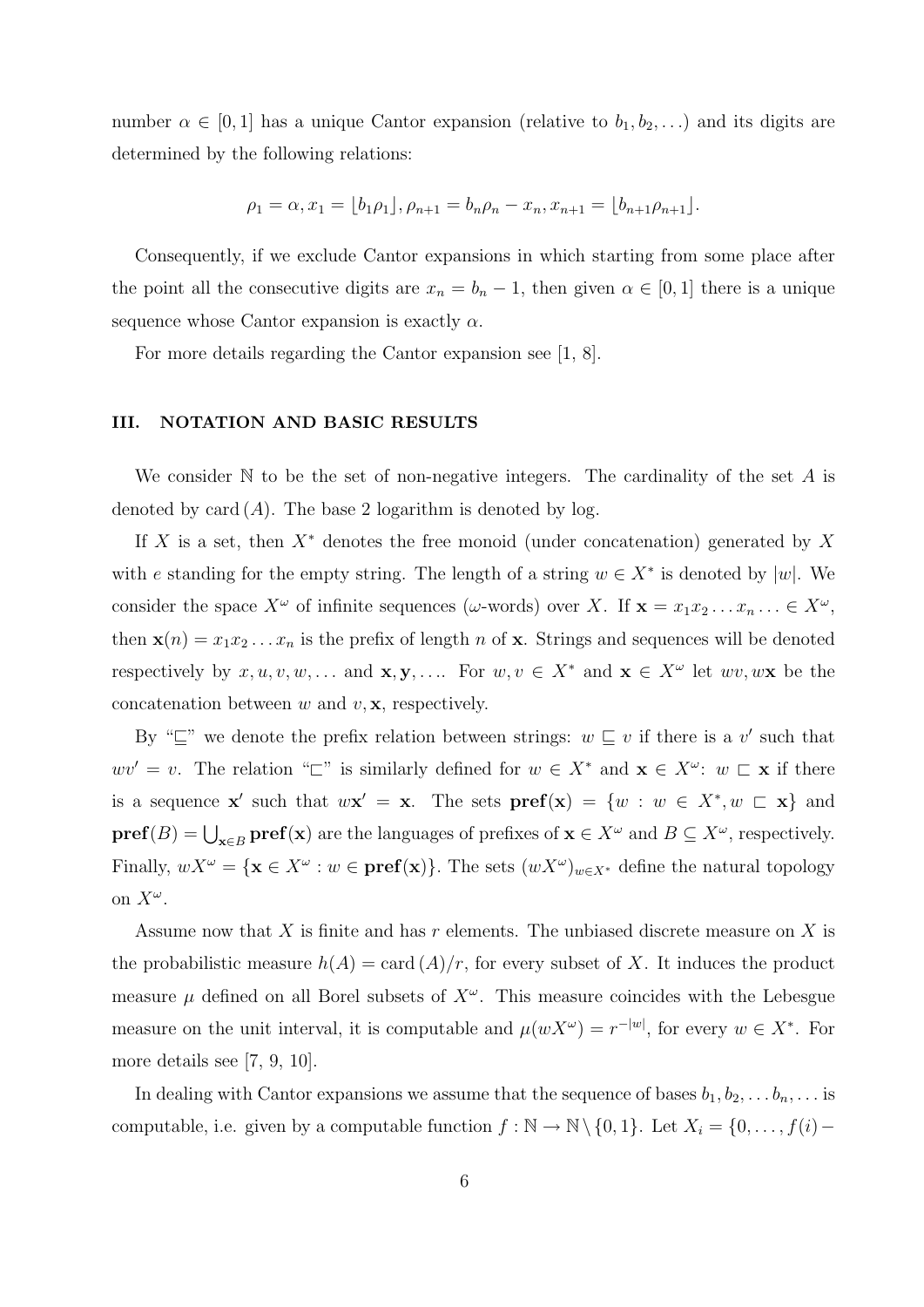1, for  $i \geq 2$ , and define the space

$$
X^{(f)} = \prod_{i=1}^{\infty} X_i \subseteq \mathbb{N}^{\omega} .
$$

The set

$$
\mathbf{pref}(X^{(f)}) = \{w : w = w_1w_2\dots w_n, w_i \in X_i, 1 \le i \le n\}
$$

plays for  $X^{(f)}$  the role played by  $X^*$  for  $X^{\omega}$ .

Prefixes of a sequence  $\mathbf{x} \in X^{(f)}$  are defined in a natural way and the set of all (admissible) prefixes will be denoted by  $\text{pref}(x)$ . As we will report any coding to binary, the length of  $w = w_1w_2...w_n \in \text{pref}(X^{(f)})$  is  $||w|| = \log(\prod_{i=1}^n f(i)); |w| = n$ . In  $X^{(f)}$  the topology is induced by the sets  $[w]_f = \{ \mathbf{x} \in X^{(f)} : w \in \mathbf{pref}(\mathbf{x}) \}$  and the corresponding measure is defined by

$$
\mu([w]_f) = \prod_{i=1}^{|w|} (f(i)^{-1}),
$$

for every  $w \in \text{pref}(X^{(f)})$ . An open set is of the form  $[A]_f = {\mathbf{x} : \exists n(\mathbf{x}(n) \in A)}$ , for some set  $A \subseteq \textbf{pref}(X^{(f)})$ . The open set  $[A]_f$  is computably enumerable if A is computably enumerable.

If  $\mathbf{x} \in X^{(f)}$ , then we denote by  $\alpha^{\mathbf{x}}$  the real whose Cantor digits are given by the sequence **x**, hence  $\mathbf{x}^{\alpha^*} = \mathbf{x}$  and  $\alpha^{\mathbf{x}^{\alpha}} = \alpha$ .

The following two lemmas will be useful:

Let  $0 \le a < 2^m$  and let  $\alpha, \beta$  be two reals in the interval  $(a \cdot 2^{-m}, (a+1) \cdot 2^{-m})$ . Then, the first m bits of  $\alpha$  and  $\beta$  coincide, i.e., if  $\alpha = \sum_{i=1}^{\infty} x_i 2^{-i}$  and  $\beta = \sum_{i=1}^{\infty} y_i 2^{-i}$ , then  $x_i = y_i$ , for all  $i = 1, 2, \ldots, m$ .

Let  $b_1, b_2, \ldots$  be an infinite sequence of scales and  $a = j/(b_1b_2 \ldots b_m) \in [0,1]$ . Let  $\alpha, \beta$ be two reals in the interval  $(a, a + 1/(b_1b_2...b_m))$ . Then, the first m digits of the Cantor expansions (relative to  $b_1, b_2, \ldots$ ) of  $\alpha$  and  $\beta$  coincide, i.e., if  $\alpha = \sum_{i=1}^{\infty} x_i/(b_1 b_2 \ldots b_i)$  and  $\beta = \sum_{i=1}^{\infty} y_i/(b_1b_2...b_i)$ , then  $x_i = y_i$ , for all  $i = 1, 2, ..., m$ .

# IV. DEFINITIONS OF A RANDOM SEQUENCE RELATIVE TO THE CANTOR EXPANSION

In this section we propose five definitions for random sequences relative to their Cantor expansions and we prove that all definitions are mutually equivalent. We will fix a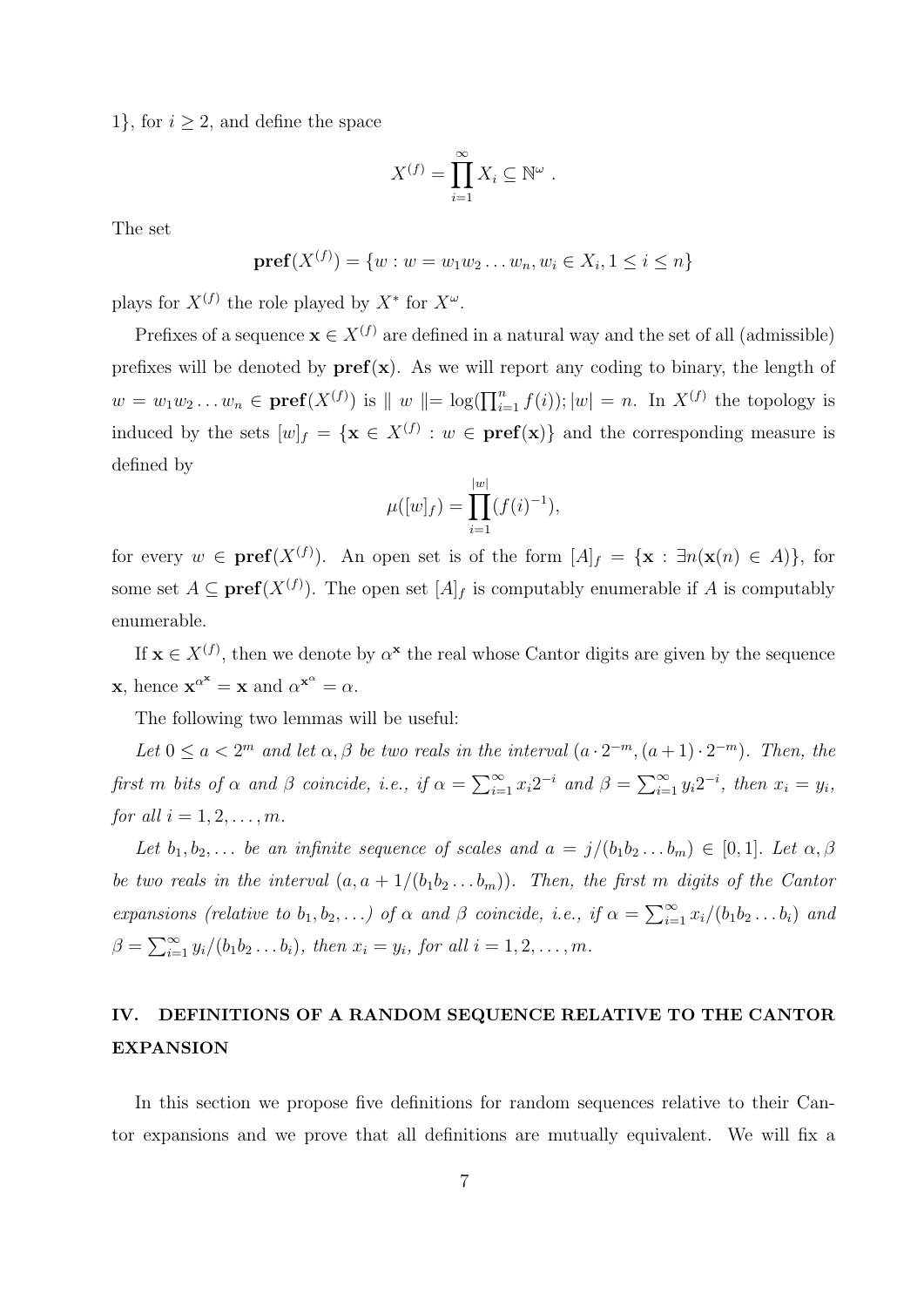computable sequence of scales f.

We say that the sequence  $\mathbf{x} \in X^{(f)}$  is *Cantor-random* if the real number  $\alpha^{\mathbf{x}}$  is random (in the sense of Algorithmic Information Theory). e.g., the sequence corresponding to the binary expansion of  $\alpha$  is random.

Next we define the notion of weakly Chaitin–Cantor random sequence. To this aim we introduce the Cantor self-delimiting Turing machine (shortly, a machine), which is a Turing machine C processing binary strings and producing elements of  $\text{pref}(X^{(f)})$  such that its program set (domain)  $PROG_C = \{x \in \{0,1\}^* : C(x) \text{ halts}\}\$ is a prefix-free set of strings. Sometimes we will write  $C(x) < \infty$  when C halts on x and  $C(x) = \infty$  in the opposite case.

The program-size complexity of the string  $w \in \text{pref}(X^{(f)})$  (relative to C) is defined by  $H_C(w) = \min\{|v| : v \in \Sigma^*, C(y) = w\},\$  where  $\min \emptyset = \infty$ . As in the classical situation the set of Cantor self-delimiting Turing machines is computably enumerable, so we can effectively construct a machine U (called *universal*) such that for every machine C,  $H_U(x) \leq$  $H_C(x) + O(1)$ . In what follows we will fix a universal machine U and denote  $H_U$  simply by H.

The sequence  $\mathbf{x} \in X^{(f)}$  is weakly Chaitin-Cantor-random if there exists a positive constant c such that for all  $n \in \mathbb{N}$ ,  $H(\mathbf{x}(n)) \ge ||x|| -c$ .

The sequence  $\mathbf{x} \in X^{(f)}$  is *strongly Chaitin-Cantor-random* if the following relation holds true:  $\lim_{n\to\infty}(H(\mathbf{x}(n))-\parallel x\parallel) = \infty.$ 

The sequence  $\mathbf{x} \in X^{(f)}$  is *Martin-Löf-Cantor-random* if for every computably enumerable collection of computably enumerable open sets  $(O_n)$  in  $X^{(f)}$  such that for every  $n \in \mathbb{N}$ ,  $\mu(O_n) \leq 2^{-n}$  we have  $\mathbf{x} \notin \bigcap_{n=1}^{\infty} O_n$ .

The sequence  $\mathbf{x} \in X^{(f)}$  is *Solovay-Cantor-random* if for every computably enumerable collection of computably enumerable open sets  $(O_n)$  in  $X^{(f)}$  such that  $\sum_{n=1}^{\infty} \mu(O_n) < \infty$  the relation  $\mathbf{x} \in O_n$  is true only for finitely many  $n \in \mathbb{N}$ .

Let us state a theorem. Let  $\mathbf{x} \in X^{(f)}$ . Then, the following statements are equivalent:

- 1. The sequence  $x$  is weakly Chaitin-Cantor-random.
- 2. The sequence x is strongly Chaitin-Cantor–random.
- 3. The sequence  $\bf{x}$  is Martin-Löf-Cantor-random.
- 4. The sequence x is Solovay-Cantor–random.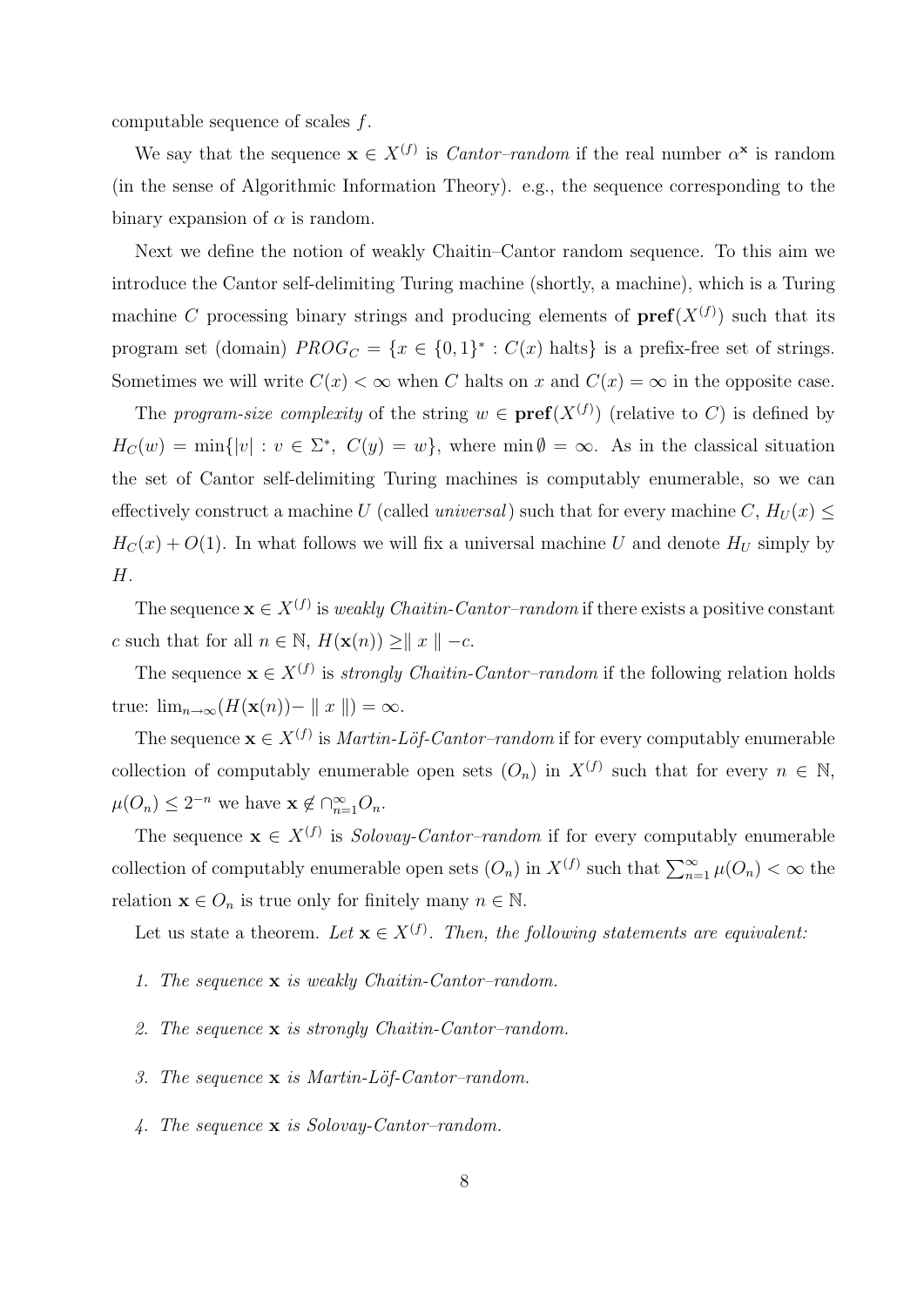These equivalences are direct translations of the classical proofs (see, for example, [7]).

Moreover, we have the following additional relations: Let  $\mathbf{x} \in X^{(f)}$ . Then, the sequence  $x$  is weakly Chaitin-Cantor-random if  $x$  is Cantor-random. If the function f is bounded, then every weakly Chaitin-Cantor-random  $x$  is also Cantor-random sequence.

Only the equivalence between the notions of Cantor–randomness and weakly Chaitin-Cantor–randomness will be proven.The argument is modification of the proof idea of Theorem 3 in [11].

Assume first that  $\mathbf{x} \in X^{(f)}$  is not Cantor-random and let  $\alpha = \alpha^{\mathbf{x}}$ . Let  $\mathbf{y} = y_1 y_2 \dots$  be the bits of the binary expansion of  $\alpha$ . We shall show that y is not a binary random sequence.

Fix an integer  $m \geq 1$  and consider the rational

$$
\alpha(m) = \sum_{i=1}^m \frac{x_i}{b_1 b_2 \dots b_m}.
$$

We note that  $w = x_1 x_2 ... x_m$  is in  $\text{pref}(X^{(f)})$  and  $||w|| = \log(b_1 b_2 ... b_m)$ . Further on,  $0 < \alpha(m) < \alpha$  and

$$
\alpha - \alpha(m) \le \sum_{t=m+1}^{\infty} \frac{x_t}{b_1 b_2 \dots b_t} \le \sum_{t=m+1}^{\infty} \frac{b_t - 1}{b_1 b_2 \dots b_t} = \frac{1}{b_1 b_2 \dots b_m}.
$$

Next we define the following parameters:

$$
M_m = \lfloor \log(b_1 b_2 \dots b_m) \rfloor,\tag{3}
$$

$$
a_m = \lfloor \alpha(m) \cdot 2^{M_m} \rfloor. \tag{4}
$$

and we note that

$$
\alpha - \alpha(m) \le \frac{1}{b_1 b_2 \dots b_m} \le 2^{-M_m}.
$$
\n<sup>(5)</sup>

We are now in a position to prove the relation: for every integer  $m \geq 1$ ,

$$
[\alpha(m), \alpha] \subseteq [a_m \cdot 2^{-M_m}, (a_m + 2) \cdot 2^{-M_m}). \tag{6}
$$

Indeed, in view of (5) and (4) we have  $\alpha < (a_m + 2) \cdot 2^{-M_m}$  as:

$$
\alpha \cdot 2^{-M_m} \le \alpha(m) \cdot 2^{-M_m} + 1 < a_m + 2.
$$

Again from (4),  $a_m \leq \alpha(m) \cdot 2^{M_m}$ .

Using (6), from  $w = x_1x_2...x_m$  plus two more bits we can determine  $y_1y_2...y_{M_m}$ , that is, from the first m digits of the Cantor expansion of  $\alpha$  and two additional bits we can compute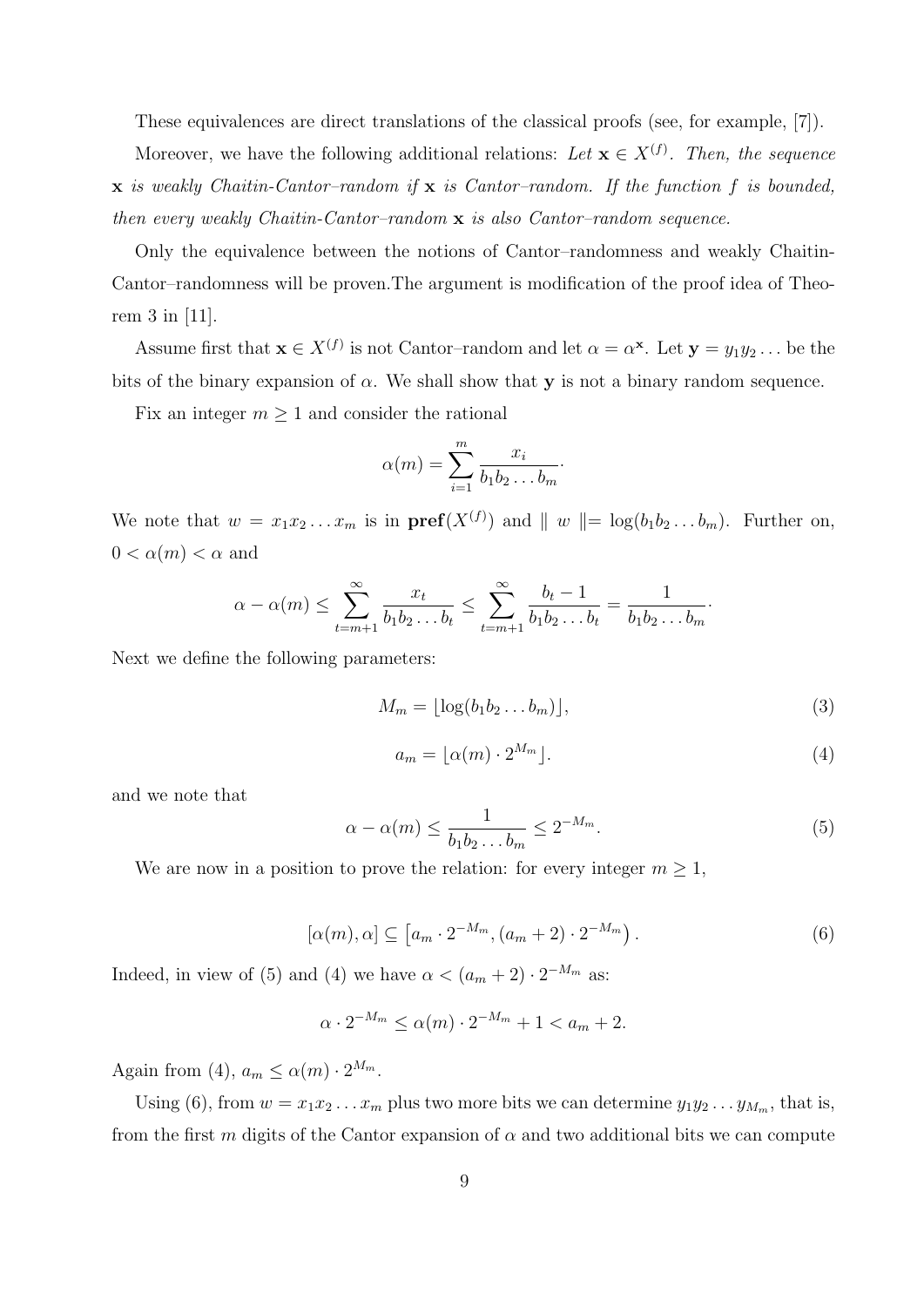the first  $M_m$  binary digits of  $\alpha$ . In view of a result obtained earlier we obtain a computable function h which on an input consisting of a binary string  $v$  of length 2 and  $w$  produces as output  $\mathbf{y}(M_m)$ .

We are ready to use the assumption that  $y$  is random but  $x$  is not Cantor-random, that is, there is a universal self-delimiting Turing machine  $U^2$  working on binary strings and there is a positive constant c such that for all  $n \geq 1$ ,

$$
H_{U^2}(\mathbf{y}(n)) \ge n - c,\tag{7}
$$

and for every positive d there exists a positive integer  $l_d$  (depending upon d) such that

$$
H(\mathbf{x}(l_d)) \le ||\mathbf{x}(l_d)|| - d. \tag{8}
$$

We construct a binary self-delimiting Turing machine  $C^2$  such that for every  $d > 0$ , there exist two strings  $l_d$  and  $v, s_{l_d} \in \{0, 1\}^*$ , such that  $|v| = 2$ ,  $|s_{l_d}| \le ||\mathbf{x}(l_d)|| - d =$  $log(b_1b_2...b_{l_d}) - d$  and  $C^2(v, s_{l_d}) = \mathbf{y}(M_{l_d}).$ 

Consequently, in view of  $(7)$  and  $(8)$ , for every d we have:

$$
M_{l_d} - c \leq H_{U^2}(\mathbf{y}(M_{l_d}))
$$
  
\n
$$
\leq H_{C^2}(\mathbf{y}(M_{l_d})) + O(1)
$$
  
\n
$$
\leq |s_{l_d}| + 2 + O(1)
$$
  
\n
$$
\leq \log(b_1 b_2 \dots b_{l_d}) + O(1)
$$
  
\n
$$
= M_{l_d} + O(1) - d,
$$

a contradiction.

Recall that  $\alpha = \sum_{i=1}^{\infty} x_i/(b_1b_2...b_i) = \sum_{i=1}^{\infty} y_i 2^{-i}$ . Now we prove that **x** is Cantorrandom whenever **y** is random. Let  $m \ge 1$  be an integer and let  $\alpha_2(m) = \sum_{i=1}^m y_i 2^{-i}$ . Given a large enough m we effectively compute the integer  $t_m$  to be the maximum integer  $L \geq 1$ such that

$$
2^{-m} \le \frac{1}{b_1 b_2 \dots b_L}.\tag{9}
$$

We continue by proving that for all large enough  $m \geq 1$ :

$$
[\alpha_2(m), \alpha] \subseteq \left[ \alpha(t_m) - \frac{1}{b_1 b_2 \dots b_{t_m}}, \alpha(t_m) + \frac{1}{b_1 b_2 \dots b_{t_m}} \right].
$$
\n(10)

We note that  $\alpha_2(m) < \alpha$  and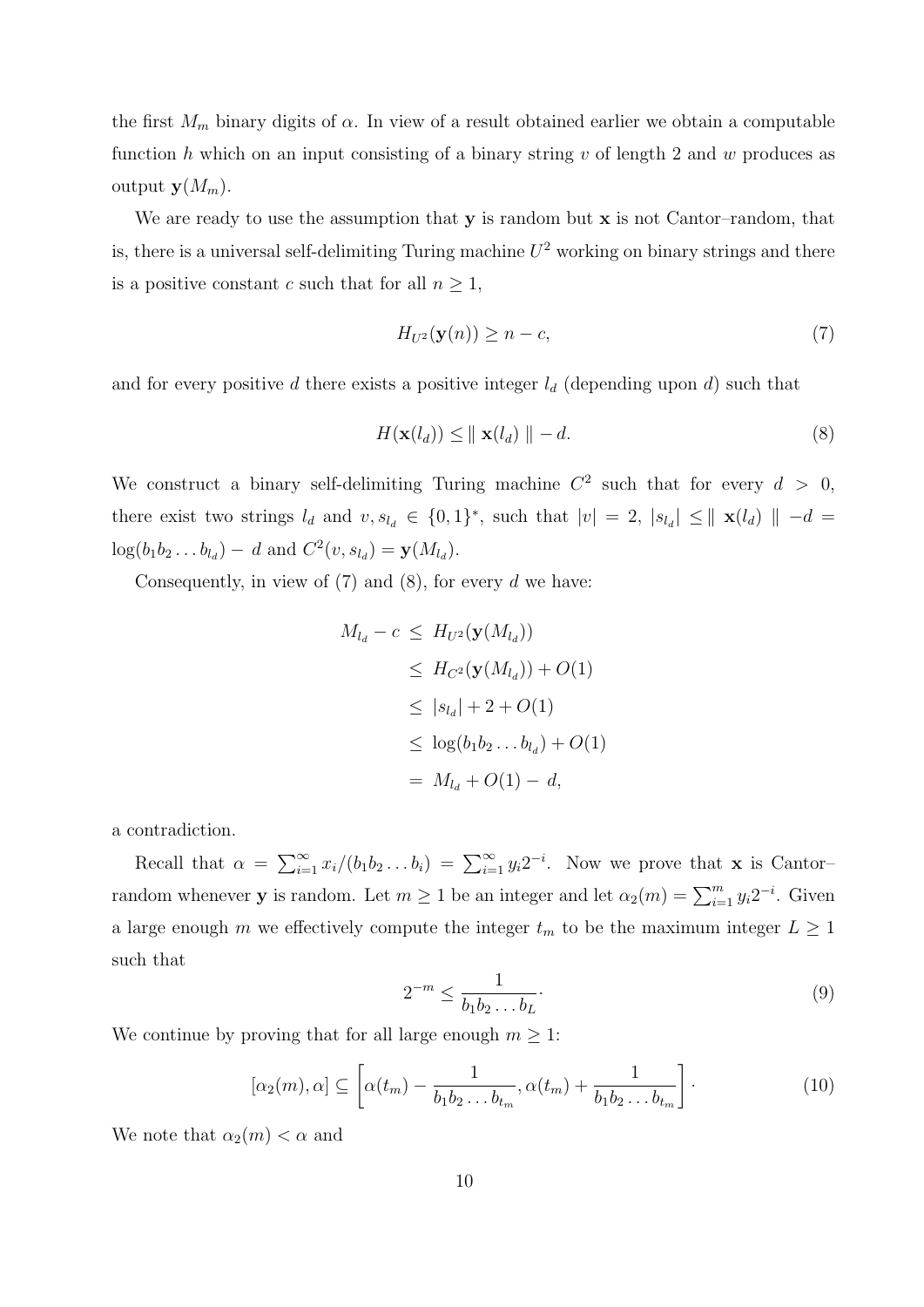$$
\alpha = \sum_{i=1}^{\infty} \frac{x_i}{b_1 b_2 \dots b_i} \le \alpha(t_m) + \sum_{i=t_l}^{\infty} \frac{x_i}{b_1 b_2 \dots b_i} \le \alpha(t_m) + \sum_{i=t_l}^{\infty} \frac{b_i - 1}{b_1 b_2 \dots b_i} \le \alpha(t_m) + \frac{1}{b_1 b_2 \dots b_{t_m}}.
$$

As  $\alpha \leq \alpha(t_m)+1/(b_1b_2...b_{t_m})$  we only need to show that  $\alpha(t_m) \leq \alpha_2(m)+1/(b_1b_2...b_{t_m})$ . This is the case as otherwise, by (9), we would have:

$$
\alpha(t_m) > \alpha_2(m) + \frac{1}{b_1 b_2 \dots b_{t_m}} \ge \alpha_2(m) + 2^{-m} \ge \alpha,
$$

a contradiction.

In case when f is bounded, assume by contradiction that  $x$  is Cantor-random but  $y$  is not random, that is there exists a positive constant c such that for all  $n \geq 1$  we have:

$$
H(\mathbf{x}(n)) \ge \log(b_1 b_2 \dots b_n) - c,\tag{11}
$$

and for every  $d > 0$  there exists an integer  $n_d > 0$  such that

$$
H_{U^2}(\mathbf{y}(n_d)) < n_d - d. \tag{12}
$$

In view of a result stated earlier and  $(10)$ , there is a computable function F depending upon two binary strings such that  $|v| = 2$ ,  $F(\mathbf{y}(n_d), v) = \mathbf{x}(t_{n_d})$ , so the partially computable function  $F \circ U^2$  which maps binary strings in elements of  $\text{pref}(X^{(f)})$  is a Cantor selfdelimiting Turing machine such that for every  $d > 0$  there exists a binary string  $s_{n_d}$  of length less than  $n_d - d$  and a binary string v of length 2 such that  $F(U^2(s_{n_d}), v) = \mathbf{x}(t_{n_d}).$ 

As f is bounded, the difference  $| t_{m+1} - t_m |$  is bounded. In view of (9), for large  $m \ge 1$ ,  $b_1b_2 \ldots b_{t_m} > m-1$ , so we can write:

$$
2^{-n_d} + \sum_{i=1}^{n_d} (1 - y_i) 2^{-i} = 1 - \sum_{i=1}^{n_d} y_i 2^{-i} \le 1 - \frac{1}{b_1 b_2 \dots b_{t_{n_d}}},
$$
  
\n
$$
n_d - c - 1 \le \log(b_1 b_2 \dots b_{t_{n_d}}) - c
$$
  
\n
$$
\le H_U(\mathbf{x}(t_{n_d}))
$$
  
\n
$$
\le H_{F \circ U^2}(\mathbf{x}(t_{n_d})) + O(1)
$$
  
\n
$$
\le |s_{n_d}| + 2 + O(1)
$$
  
\n
$$
\le n_d - d + O(1),
$$
  
\n(13)

a contradiction.

It is an Open Question whether the above result holds true for unbounded functions f. Consider the following statement: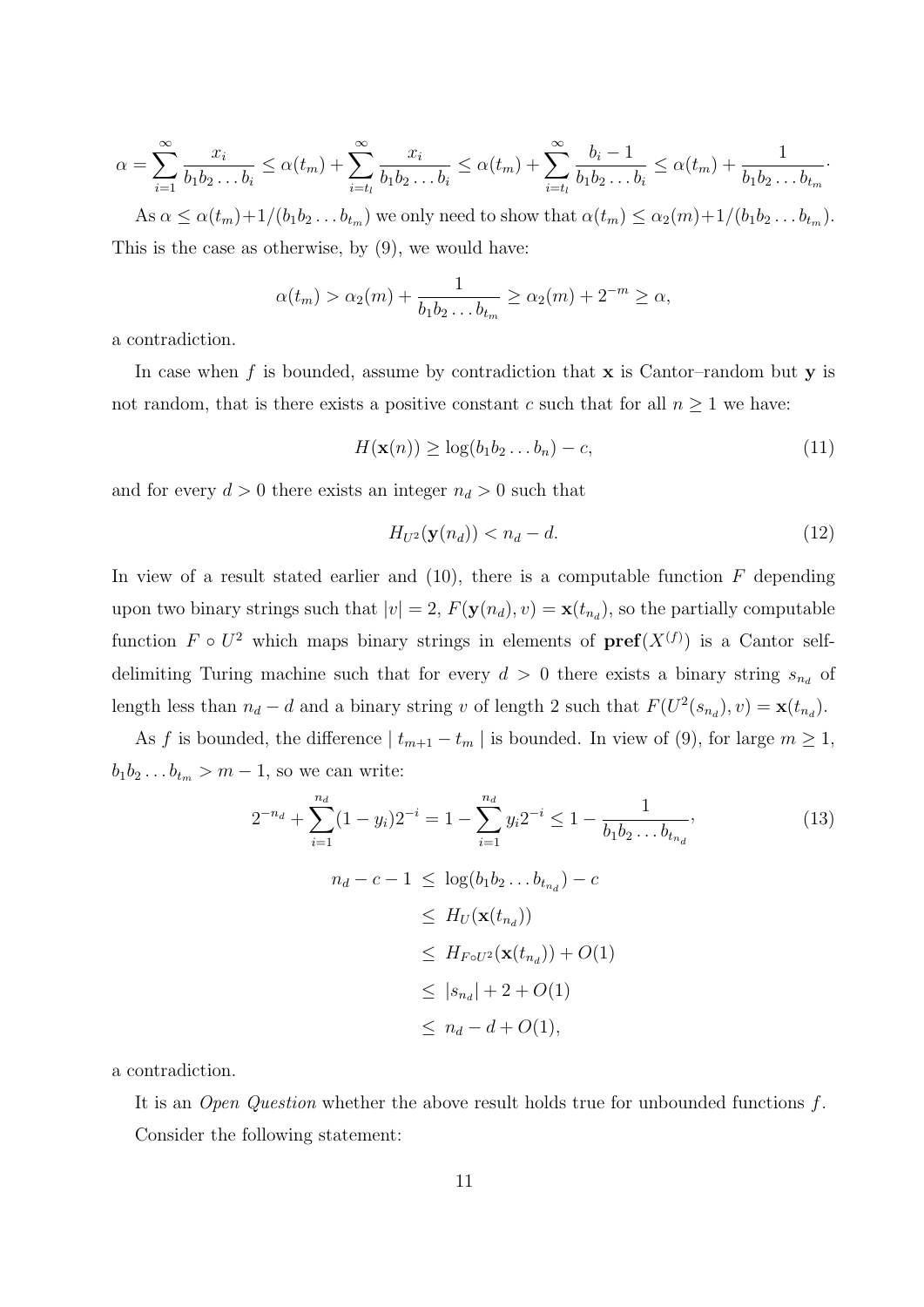Let  $\bf{x}$  be a binary sequence. If there exists a computable infinite set M of positive integers and  $c > 0$  such that for every  $m \in M$ ,  $H_{U^2}(\mathbf{x}(m)) \geq m - c$ , then **x** is random.

Note that if the above statement would be true, then the answer to the Open Question would be affirmative.

It is interesting to note that in case of unbounded functions  $f$  we may have Cantor– random sequences  $\mathbf{x} \in X^{(f)}$  which do not contain a certain letter, e.g.  $0 \in X_i$ . Let  $f(i) = 2^{i+2}$ . Then the measure of the set  $F = \prod_{i=1}^{\infty} X'_i$ , where  $X'_i = X_i \setminus \{0\}$  satisfies  $\mu(F) = \prod_{i=1}^{\infty} (1 - 2^{-i-1}) > 0$ . Thus F contains a Cantor-random sequence **x**. However, by construction, **x** does not contain the letter 0 which is in every  $X_i$ .

#### V. ON THE MEANING OF RANDOMNESS IN CANTOR'S SETTING

So far, a great number of investigations have concentrated on the meaning and definition of randomness in the standard context, in which bases remain the same at all scales. That is, if one for instance "zooms into" a number by considering the next place in its expansion, it is always taken for granted that the same base is associated with different places.

From a physical viewpoint, if one looks into a physical property encoded into a real in, say, fixed decimal notation, then by taking the next digit amounts to specifying that physical property more precisely by a factor of ten. A fixed "zoom" factor may be the right choice if all physical properties such as forces and symmetries and boundary conditions remain the same at all scales. But this is hardly to be expected. Take, for instance, a "fractal" coastline. How is it generated? The origins of its geometry are the forces of the tidal and other forces on the land and coastal soil. That is, water moving back and forth, forming eddies, washing out little bays, and little bays within little bays, and little bays within little bays within little bays, . . . and so on. There may be some structural components of this flow which results in scale dependence. Maybe the soil-water system forming the landscape will be "softer" at smaller scales, making bays relatively larger that their macroscopic counterparts. Indeed, eventually, at least at subatomic scales, the formation of currents and eddies responsible for the creation of ever smaller bays will break down.

In such cases, the base of the expansion might have to be modified in order to be able to maintain a proper relation between the coding of the geometric object formed by the physical system and the meaning of its number representation in terms of "zooming". All such